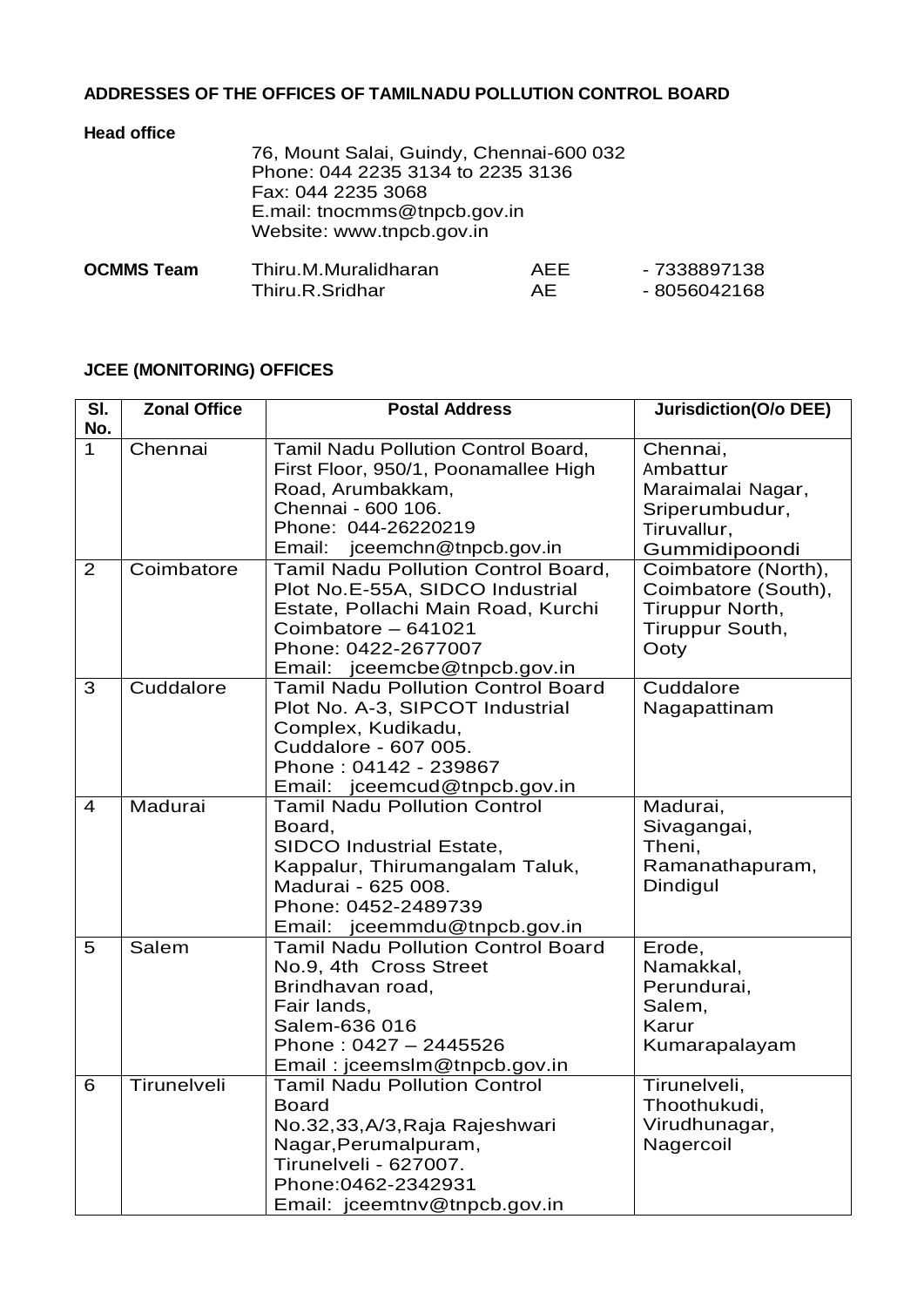|   | Trichy  | <b>Tamil Nadu Pollution Control</b><br>Board, No.25, Developed Plots,<br>Thuvakudy,<br>Trichy - 620 015<br>Phone: 0431-2502020<br>Email: jceemtry@tnpcb.gov.in                                      | Trichy,<br>Ariyalur,<br>Pudukottai,<br>Thanjavur                                   |
|---|---------|-----------------------------------------------------------------------------------------------------------------------------------------------------------------------------------------------------|------------------------------------------------------------------------------------|
| 8 | Vellore | <b>Tamil Nadu Pollution Control Board</b><br>Auxillium College Road,<br>(Opposite to Auxillium College)<br>Gandhi Nagar,<br>Vellore -632 006<br>Phone: 0416-2242120<br>Email: jceemvlr@tnpcb.gov.in | Vellore,<br>Villupuram,<br>Hosur,<br>Tiruvannamalai,<br>Vaniyambadi,<br>Dharmapuri |

## **DISTRICT OFFICES**

## **Office Headed by District Environmental Engineer**

| SI.<br><b>No</b> | <b>District Office</b>                   | <b>Postal Address</b>                                                                                                                                                                                                                       | <b>Jurisdiction</b>                                                                                                                                                                                               |
|------------------|------------------------------------------|---------------------------------------------------------------------------------------------------------------------------------------------------------------------------------------------------------------------------------------------|-------------------------------------------------------------------------------------------------------------------------------------------------------------------------------------------------------------------|
| $\mathbf{1}$     | Ambattur<br>(Chennai Dt)                 | <b>District Environmental Engineer,</b><br>Tamil Nadu Pollution Control Board,<br>1st Floor, 77-A, South Avenue Road,<br>Ambattur Industrial Estate,<br>Chennai - 600 058<br>Phone: 044 26880130<br>E Mail: deeamb@tnpcb.gov.in             | <b>Ambattur Taluk</b><br><b>Madavaram Taluk</b><br><b>Tiruvottiyur Taluk</b><br>Maduravoyal Taluk                                                                                                                 |
| 2                | Ariyalur                                 | <b>District Environmental Engineer,</b><br><b>Tamil Nadu Pollution Control Board</b><br>No.4/326, Trichy Main Road,<br>Keelapalur Village,<br>Ariyalur Taluk,<br>Ariyalur-621 707.<br>Phone: 04329-221555<br>Email: deeary@tnpcb.gov.in     | <b>Ariyalur District</b><br><b>Perambalur District</b>                                                                                                                                                            |
| 3                | Chennai                                  | <b>District Environmental Engineer,</b><br>Tamil Nadu Pollution Control Board,<br>Second Floor, 950/1, Poonamallee<br>High Road,<br>Arumbakkam,<br>Chennai-600 106<br>Phone: 044 26223603<br>Email: deechn@tnpcb.gov.in                     | Aminjikarai Taluk,<br>Ayanavaram Taluk,<br>Egmore Taluk,<br>Guindy Taluk,<br>Mambalam Taluk,<br>Mylapore Taluk,<br>Perambur Taluk,<br>Purasaivakkam Taluk,<br><b>Tondaiarpet Taluk,</b><br><b>Velachery Taluk</b> |
| $\overline{4}$   | Coimbatore<br>(North)<br>[Coimbatore Dt] | District Environmental Engineer, Tamil<br>Nadu Pollution Control Board,<br>No. 5, Ramasamy Nagar,<br>Near Fire Service Station,<br>Kavundampalayam<br>Coimbatore - 641 030.<br>Phone: 0422 - 2444608, 2433826<br>Email: deecbn@tnpcb.gov.in | <b>Coimbatore North</b><br>Taluk<br>Mettupalayam Taluk<br><b>Annur Taluk</b>                                                                                                                                      |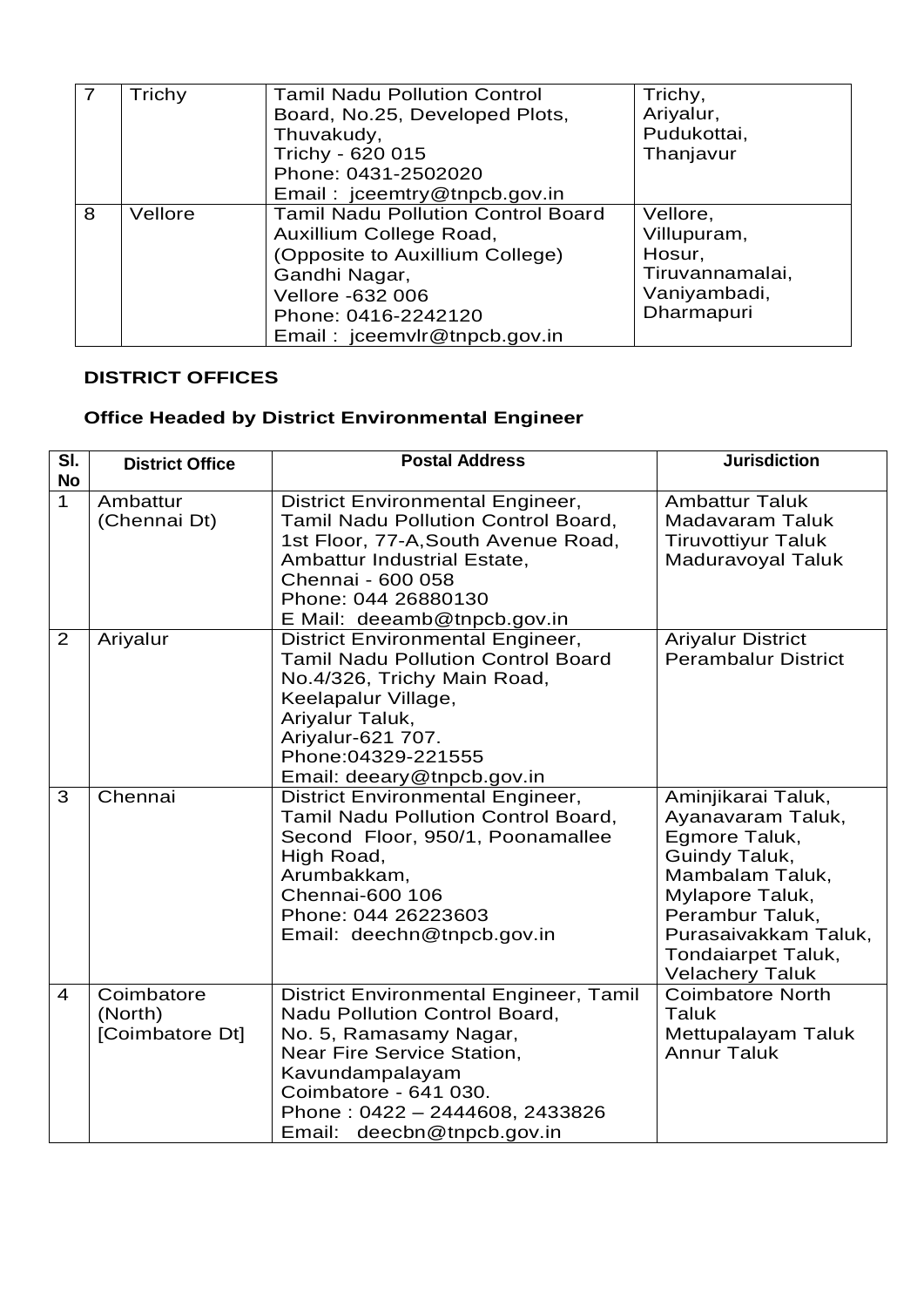| 5              | Coimbatore       | <b>District Environmental Engineer,</b>                               | <b>Coimbatore South</b>    |
|----------------|------------------|-----------------------------------------------------------------------|----------------------------|
|                | (South)          | Tamil Nadu Pollution Control Board,                                   | Taluk, Sulur Taluk,        |
|                | [Coimbatore Dt.] | Plot No.E-55A, SIDCO Industrial                                       | Pollachi Taluk,            |
|                |                  | Estate, Pollachi Main Road, Kurchi,                                   | Valparai Taluk             |
|                |                  | Coimbatore-641 021                                                    | Kinathukadavu Taluk        |
|                |                  | Phone: 0422 - 2675608                                                 | Madukkarai Taluk           |
|                |                  | Email: deecbs@tnpcb.gov.in                                            | <b>Perur Taluk</b>         |
| 6              | Cuddalore        | <b>District Environmental Engineer,</b>                               | <b>Cuddalore District</b>  |
|                |                  | <b>Tamil Nadu Pollution Control Board</b>                             |                            |
|                |                  | Plot No. A-3, SIPCOT Industrial                                       |                            |
|                |                  | Complex, Kudikadu,                                                    |                            |
|                |                  | Cuddalore - 607 005.                                                  |                            |
|                |                  | Phone: 04142 - 239867                                                 |                            |
|                |                  | Email: deecud@tnpcb.gov.in                                            |                            |
| $\overline{7}$ | Dharmapuri       | <b>District Environmental Engineer,</b>                               | <b>Dharmapuri District</b> |
|                |                  | Tamil Nadu Pollution Control Board,                                   |                            |
|                |                  | S.F.No.415/1, Adhiyaman Kottai-Hosur                                  |                            |
|                |                  | Bypass Road, A. Reddihalli Village(                                   |                            |
|                |                  | Near Don Bosco College), Dharmapuri                                   |                            |
|                |                  | Taluk,                                                                |                            |
|                |                  | Dharmapuri - 636809                                                   |                            |
|                |                  | Phone: 04342- 270005                                                  |                            |
|                |                  | Email: deedmp@tnpcb.gov.in                                            |                            |
| 8              | Dindigul         | <b>District Environmental Engineer,</b>                               | <b>Dindigul District</b>   |
|                |                  | Tamil Nadu Pollution Control Board,                                   |                            |
|                |                  | Collectorate complex,                                                 |                            |
|                |                  | Dindigul -624 004                                                     |                            |
|                |                  | Phone: 0451 2461868                                                   |                            |
|                |                  | Email: deedgl@tnpcb.gov.in                                            |                            |
| 9              | Erode            | <b>District Environmental Engineer,</b>                               | <b>Erode Taluk</b>         |
|                |                  | <b>Tamil Nadu Pollution Control Board</b>                             | Kodumudi Taluk             |
|                |                  | <b>CMP Plot, SIDCO Industrial Estate</b>                              | Modakurichi Taluk          |
|                |                  | Chennimalai Road                                                      |                            |
|                |                  | Erode- 638001<br>Phone: 0424 - 2271596 & 0424 -                       |                            |
|                |                  |                                                                       |                            |
|                |                  | 2272596                                                               |                            |
| 10             | Gummidipoondi    | Email: deeerd@tnpcb.gov.in<br><b>District Environmental Engineer,</b> | <b>Ponneri Taluk</b>       |
|                | (Thiruvallur Dt) | <b>Tamil Nadu Pollution Control Board</b>                             | Gummipoondi Taluk          |
|                |                  | 88A, First cross Road, SIPCOT                                         |                            |
|                |                  | <b>Industrial Complex</b>                                             |                            |
|                |                  | Gummidipoondi - 601201                                                |                            |
|                |                  | <b>Thiruvallur District</b>                                           |                            |
|                |                  | Phone: 044-27922465                                                   |                            |
|                |                  | Email: deegmp@tnpcb.gov.in                                            |                            |
| 11             | Hosur            | <b>District Environmental Engineer</b>                                | Krishnagiri District       |
|                |                  | Tamil Nadu Pollution Control Board,                                   |                            |
|                |                  | Plot No:140A,                                                         |                            |
|                |                  | SIPCOT Industrial Complex,                                            |                            |
|                |                  | Hosur -635126                                                         |                            |
|                |                  | Phone: 04344 - 278922                                                 |                            |
|                |                  | Email: deehsr@tnpcb.gov.in                                            |                            |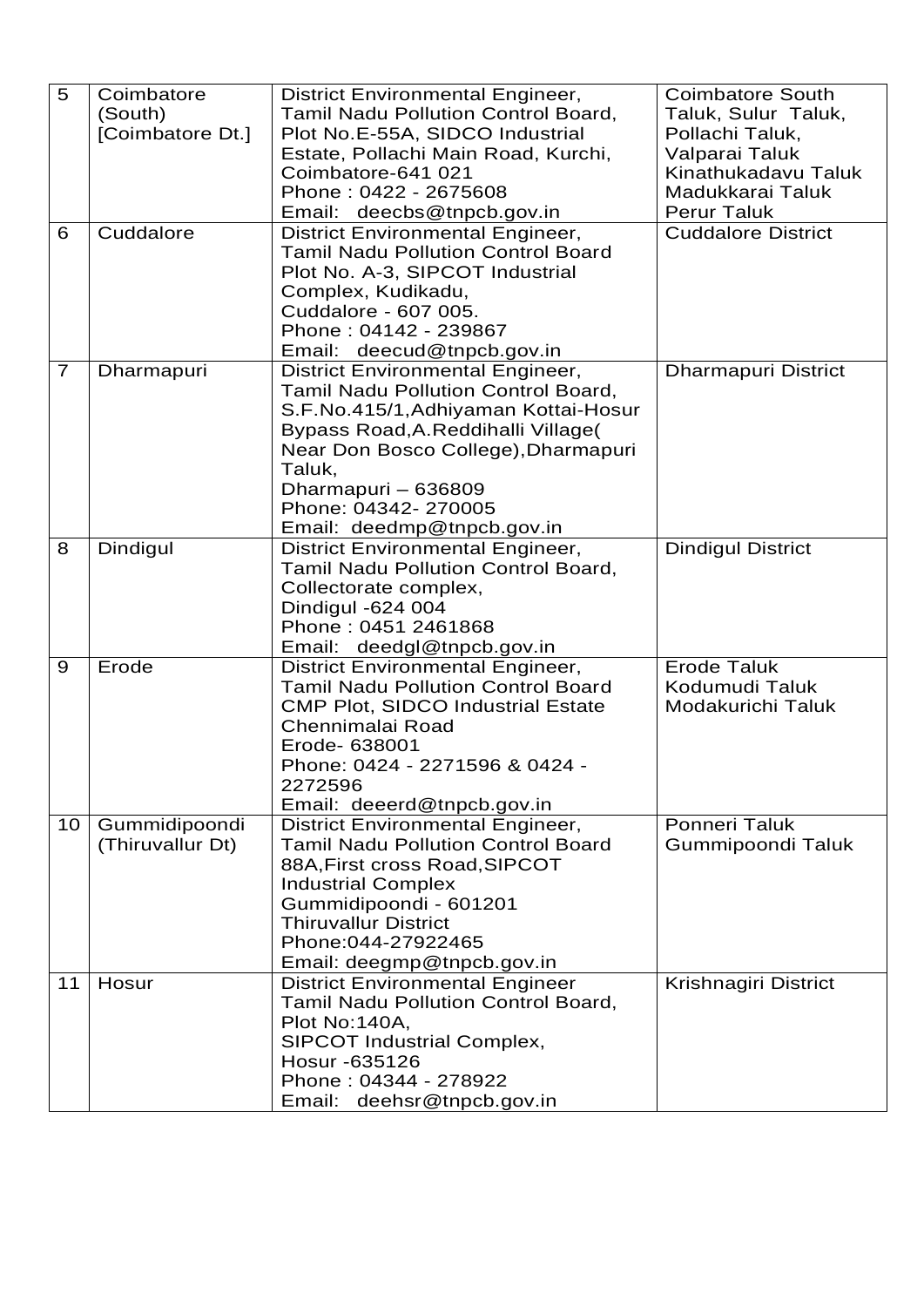| 12 | Karur                                                            | <b>District Environmental Engineer</b><br><b>Tamil Nadu Pollution Control Board</b><br>No 26, Ramakrishnapuram West,<br>Karur - 639 001.<br>Phone: 04324 - 230522<br>Email: deekar@tnpcb.gov.in                                                                        | <b>Karur District</b>                                                                                                                |
|----|------------------------------------------------------------------|------------------------------------------------------------------------------------------------------------------------------------------------------------------------------------------------------------------------------------------------------------------------|--------------------------------------------------------------------------------------------------------------------------------------|
| 13 | Kumarapalayam<br>(Namakkal and<br><b>Salem District</b><br>part) | <b>District Environmental Engineer,</b><br><b>Tamil Nadu Pollution Control Board</b><br>No 298/A, Salem Main<br>Road, Thiruvaluvar Nagar<br>Kumarapalayam<br>Namakkal District - 638183<br>Email: deekmp@tnpcb.gov.in                                                  | Sangagiri Taluk,<br>Edappadi Taluk<br>Kumarapalayam Taluk<br>Tiruchengodu Taluk                                                      |
| 14 | Madurai                                                          | <b>District Environmental Engineer</b><br>Tamil Nadu Pollution Control Board,<br><b>SIDCO Industrial Estate,</b><br>Kappalur, Thirumangalam Taluk,<br>Madurai - 625 008.<br>Phone: 0452 - 2489738<br>Email: deemdu@tnpcb.gov.in                                        | <b>Madurai District</b>                                                                                                              |
| 15 | Maraimalai<br>Nagar                                              | <b>District Environmental Engineer</b><br><b>Tamil Nadu Pollution Control Board,</b><br>Maraimalai Adigalar Street,<br>Next to Municipal Office,<br>Maraimalai Nagar, Chennai-603209,<br>Chengalpattu District.<br>Phone: 044 - 27454422<br>Email: deemmn@tnpcb.gov.in | Chengalpattu District,<br><b>Alandur Taluk</b><br>(Chennai District),<br><b>Sholinganallur Taluk</b><br>(Chennai District)           |
| 16 | Namakkal                                                         | <b>District Environmental Engineer,</b><br>Tamil Nadu Pollution Control Board,<br>Collectorate Campus,<br>Near Tamil Nadu Civil Supply<br>Corporation,<br>Namakkal - 637003.<br>Phone: 04286 - 280722<br>Email: deenml@tnpcb.gov.in                                    | Namakkal Taluk,<br>Rasipuram Taluk,<br>Paramathivelur Taluk,<br>Sendamangalam<br>Taluk, Kollimalai<br>Taluk,<br><b>Mohanur Taluk</b> |
| 17 | Nagapattinam                                                     | <b>District Environmental Engineer,</b><br><b>Tamil Nadu Pollution Control Board,</b><br>District Collectorate, Master Plan<br>Complex,<br>Nagapattinam - 611001.<br>Phone: 04365 - 221832<br>Email: deenpm@tnpcb.gov.in                                               | <b>Nagapattinam District</b><br><b>Thiruvarur District</b><br>Mayiladuthurai District                                                |
| 18 | Nagercoil                                                        | <b>District Environmental Engineer,</b><br>Tamil Nadu Pollution Control Board,<br>318/46A, Water Tank Road,<br>Nagercoil - 629 001.<br>Phone: 04652-229442<br>Email: deengl@tnpcb.gov.in                                                                               | Kanyakumari District                                                                                                                 |
| 19 | Ooty                                                             | <b>District Environmental Engineer,</b><br>Tamil Nadu Pollution Control Board,<br><b>Additional Collectorate Building, Block-</b><br>II Finger Post,<br>The Nilgiris-643005.<br>Phone: 0423-2443109<br>Email: deenlg@tnpcb.gov.in                                      | <b>Nilgiris District</b>                                                                                                             |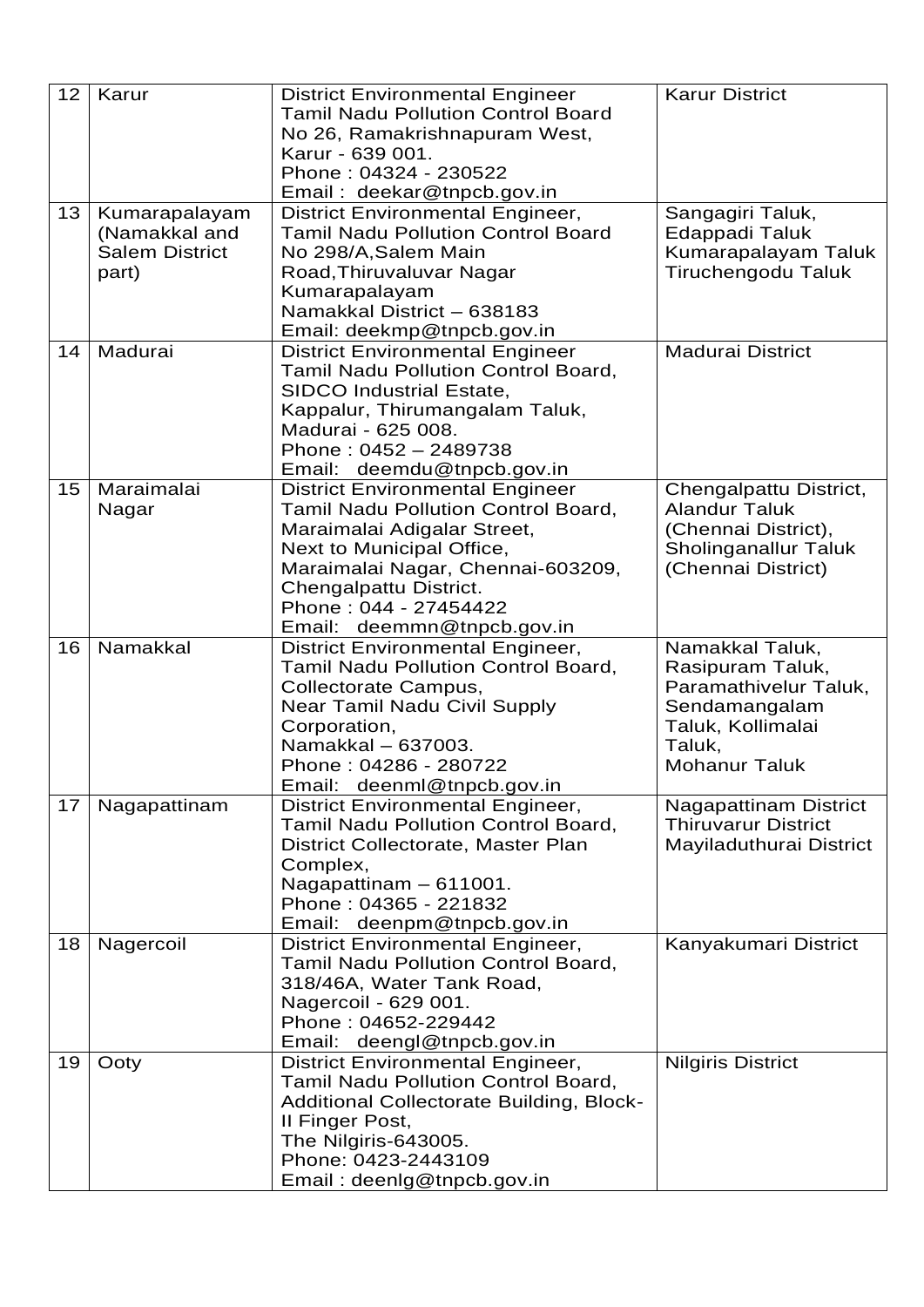| 20 | Perundurai<br>(Erode Dt) | <b>District Environmental Engineer,</b><br>Tamil Nadu Pollution Control Board,<br>Plot No. J-2 (W), SIPCOT Complex<br>Kovai Main Road,<br>Near SIPCOT Arch,<br>Olappalayam Post<br>Perundurai- 638052<br>Phone: 04294 - 234288<br>Email: deepnd@tnpcb.gov.in                                | Perundurai Taluk<br>Gobichettipalayam<br>Taluk<br><b>Bhavani Taluk</b><br>Sathyamangalam<br>Taluk<br><b>Anthiyur Taluk</b><br><b>Thalavadi Taluk</b>                                                                                                   |
|----|--------------------------|---------------------------------------------------------------------------------------------------------------------------------------------------------------------------------------------------------------------------------------------------------------------------------------------|--------------------------------------------------------------------------------------------------------------------------------------------------------------------------------------------------------------------------------------------------------|
| 21 | Pudukkottai              | <b>District Environmental Engineer,</b><br>Tamil Nadu Pollution Control Board,<br>SIPCOT Industrial Complex,<br>Thiruvengaivasal,<br>Pudukkotai - 622 002.<br>Phone: 04322 - 244688<br>Email: deepdk@tnpcb.gov.in                                                                           | Pudukkottai District                                                                                                                                                                                                                                   |
| 22 | Ramanathapura<br>m       | <b>District Environmental Engineer,</b><br>Tamil Nadu Pollution Control Board,<br>D.No-1-1984, Jothi Nagar, Collectorate<br>Post, Sakkarakottai Village,<br>Ramanathapuram.<br>Email: deermd@tnpcb.gov.in                                                                                   | Ramanathapuram<br><b>District</b>                                                                                                                                                                                                                      |
| 23 | Salem                    | <b>District Environmental Engineer,</b><br>Tamil Nadu Pollution Control Board,<br>Il Floor, Siva Tower,<br>Post Box No. 457,<br>No 1/276, Meyyanur Main Road<br>Salem - 636 004.<br>Phone: 0427 - 2448526<br>Email: deeslm@tnpcb.gov.in                                                     | Salem Taluk,<br>Salem South Taluk,<br>Salem West Taluk,<br>Attur Taluk,<br>Gangavalli Taluk,<br>Kadayampatti Taluk,<br>Mettur Taluk,<br>Omalur Taluk,<br>Pethanaickenplayam<br>Taluk,<br>Vazhapadi Taluk<br>Yercadu Taluk.<br><b>Thalaivasal Taluk</b> |
| 24 | Sivagangai               | <b>District Environmental Engineer,</b><br>Tamil Nadu Pollution Control Board,<br>Collectorate Complex,<br>Sivagangai - 630561.<br>Phone: 04575-243903<br>Email: deesvg@tnpcb.gov.in                                                                                                        | Sivagangai District                                                                                                                                                                                                                                    |
| 25 | Sriperumpudur            | <b>District Environmental Engineer,</b><br>Tamil Nadu Pollution Control Board,<br>Plot No. CP-5B, SIPCOT Industrial<br>Growth Centre, Vandalur -<br>Wallajahbad Road, Oragadam,<br>Sriperumpudur Taluk<br>Kancheepuram District- 603 109<br>Phone: 9884800236<br>Email: deespr@tnpcb.gov.in | Kancheepuram<br><b>District</b>                                                                                                                                                                                                                        |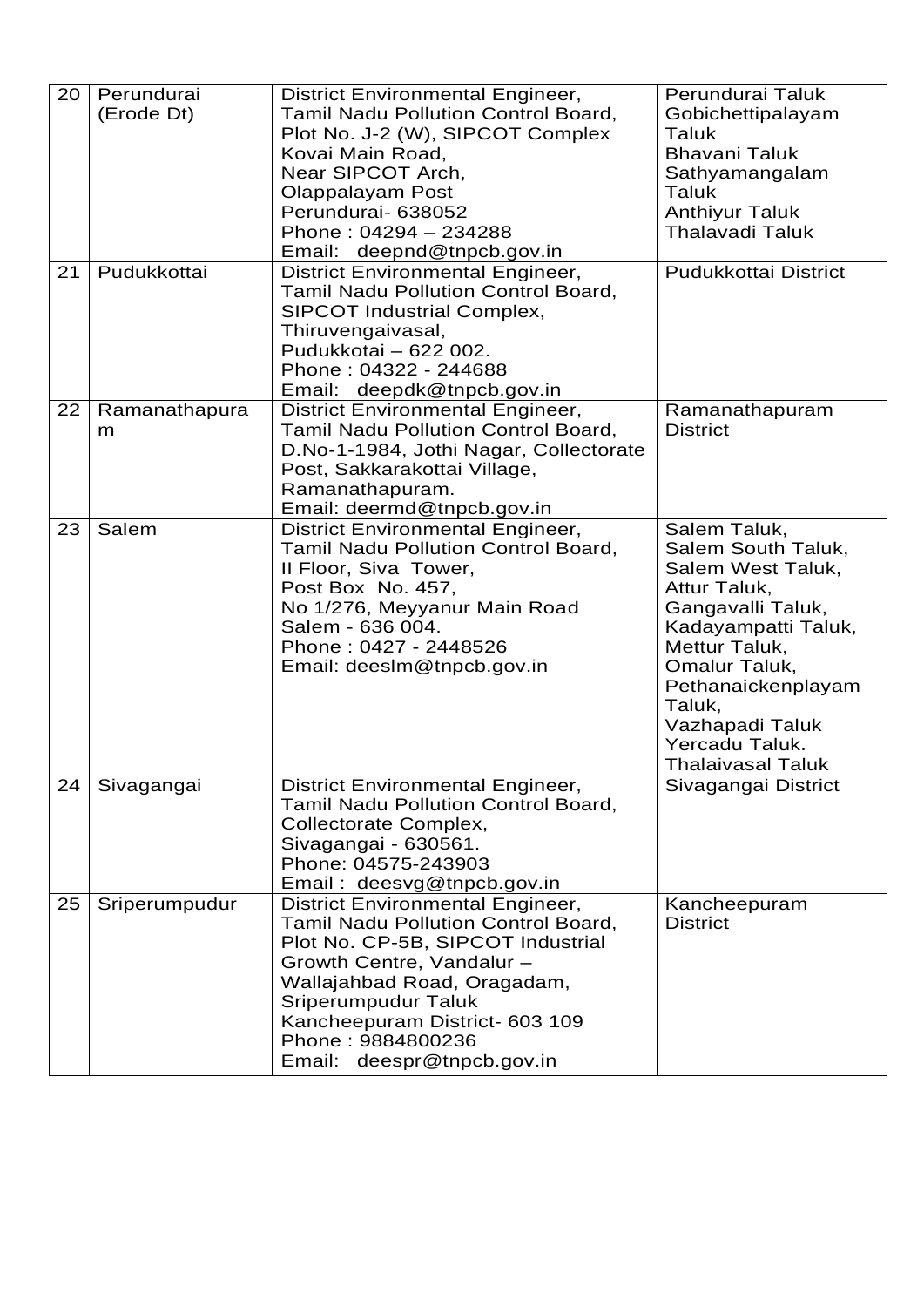| 26 | Thanjavur                       | <b>District Environmental Engineer,</b><br>Tamil Nadu Pollution Control Board,<br>Plot No.23, T.S. No.3303/1,<br>SIDCO Industrial Complex,<br>Nanchikottai Salai,<br>Opp. to Ulavar santhai,<br>Thanjavur - 613 006.<br>Phone: 04362 - 256558<br>Email: deetnj@tnpcb.gov.in | <b>Thanjavur District</b>                                                                                                                          |
|----|---------------------------------|-----------------------------------------------------------------------------------------------------------------------------------------------------------------------------------------------------------------------------------------------------------------------------|----------------------------------------------------------------------------------------------------------------------------------------------------|
| 27 | Theni                           | <b>District Environmental Engineer,</b><br>Tamil Nadu Pollution Control Board,<br>SAR Complex, Door No.15/4,12A/3,<br><b>Behind National Theater,</b><br>Theni - 625531.<br>Phone: 0456-264426<br>Email: deeten@tnpcb.gov.in                                                | <b>Theni District</b>                                                                                                                              |
| 28 | Thiruvallur<br>(Thiruvallur Dt) | <b>District Environmental Engineer,</b><br>Tamil Nadu Pollution Control Board,<br>Master Plan Complex, Adjacent to Sub<br>Treasury, Near Tollgate<br>Tiruvallur -602001<br>Phone 044 27664425<br>Email: deetlr@tnpcb.gov.in                                                 | <b>Tiruvallur Taluk</b><br><b>Tirutthani Taluk</b><br><b>Pallipattu Taluk</b><br>Poonamalli Taluk<br><b>Uthukottai Taluk</b><br><b>Avadi Taluk</b> |
| 29 | Thiruvannamalai                 | <b>District Environmental Engineer</b><br>Tamil Nadu Pollution Control Board,<br><b>Collectorate Master Plan</b><br>Complex, Venkikal,<br>Tiruvannamalai District-606 604<br>Phone: 04175 233118<br>Email: deetvm@tnpcb.gov.in                                              | Thiruvanamalai<br><b>District</b>                                                                                                                  |
| 30 | Tiruppur (North)                | <b>District Environmental Engineer,</b><br>Tamil Nadu Pollution Control Board,<br>II Floor, Kumaran Complex,<br>Kumaran Road,<br>Tiruppur - 641 601.<br>Phone: 0421 - 2236210<br>Email: deetpn@tnpcb.gov.in                                                                 | Tiruppur (North)<br>Taluk,<br>Tiruppur (South)<br>Taluk,<br>Avinashi Taluk<br>Kangayam Taluk<br><b>Uthukuli Taluk</b>                              |
| 31 | Tiruppur (South)                | <b>District Environmental Engineer,</b><br>Tamil Nadu Pollution Control Board,<br>12A, Pollachi Bypass Road,<br>Palladam Post<br><b>Tiruppur District</b><br>Pin: 641 664,<br>Phone: 04255 252225<br>Email: deetps@tnpcb.gov.in                                             | <b>Palladam Taluk</b><br><b>Udumalpet Taluk</b><br>Madathukulam Taluk<br><b>Dharapuram Taluk</b>                                                   |
| 32 | Trichy                          | <b>District Environmental Engineer</b><br>Tamil Nadu Pollution Control Board,<br>No.25, Developed Plots,<br>Thuvakudy,<br>Trichy - 620 015<br>Phone: 0431 - 2501558<br>Email: deetry@tnpcb.gov.in                                                                           | Thiruchirapalli<br><b>District</b>                                                                                                                 |